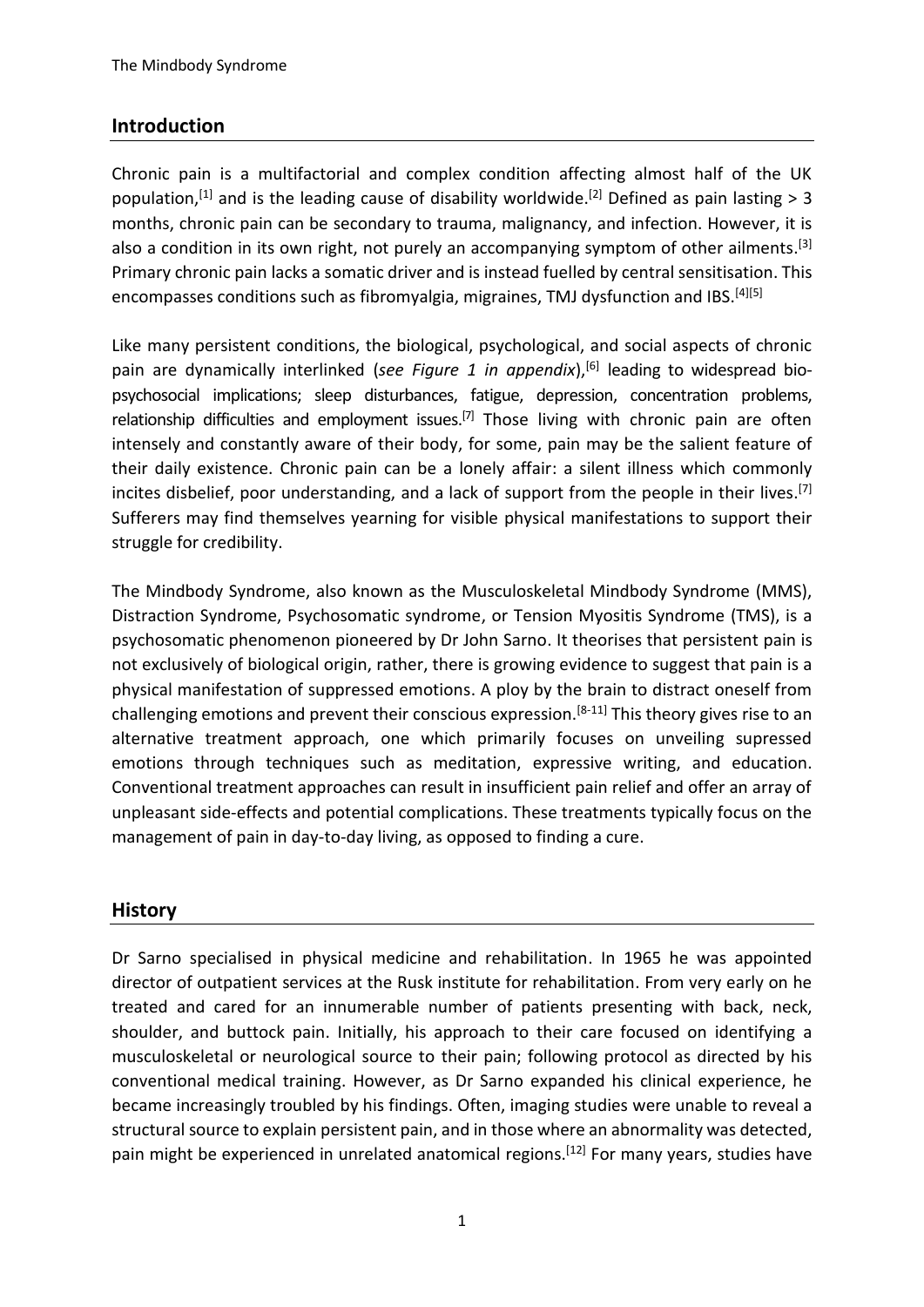concluded that imaging cannot accurately predict those who will experience pain, because many patients with structural anomalies can be completely asymptomatic.<sup>[5][13-17]</sup>

Many physicians became increasingly frustrated with the inconsistent and disappointing results of conventional treatment techniques. This sparked an endeavour into exposing the true source of the pain epidemic, and in doing so, interesting parallels were identified between persistent pain patients. On physical examination, almost every patient was found to have tenderness, simultaneously, in particular muscle groups, regardless of their presenting complaint. More than 70% of patients had a past medical history of conditions such as tension headaches, migraines, IBS, and TMJ dysfunction;<sup>[8][9][12]18]</sup> conditions known to involve central sensitisation and have a strong psychological basis.<sup>[4][19]</sup> Presenting patients often had stressful life experiences and appeared to share common personality traits; they were highly motivated, perfectionists, conscientious and responsible.<sup>[9][18][20]</sup> Lastly, many patients reported temporary relief with active exercise, heat pads, and massage, the connecting denominator being an increased blood flow to the painful muscles, and thus an increased supply of oxygen. [9]

Sarno identified muscles, tendons, and ligaments to be the local culprits of pain but suspected the true driver to be something more dynamic and intricate; the central nervous system (CNS). This paved the way to an exciting discovery; Sarno believed one's emotions could trigger the autonomic nervous system and induce pain in the muscles, tendons, and ligaments. With some re-shaping and fine-tuning, Dr Sarno successfully treated almost 10,000 patients, rendering the majority completely pain free.<sup>[8][9][12]</sup> Other physicians have followed in Dr Sarno's footsteps, integrating the diagnosis and treatment of MMS into their daily practice. They, similarly, have noticed remarkable results.<sup>[18][21][22]</sup>

#### **The Psychosomatic mechanism**

Pain is a protective mechanism, essential for survival. It serves to raise our awareness to harmful stimuli. The brain is a powerful organ with the capacity for neuroplasticity. In persistent pain, the brain becomes overprotective and intensifies the warning signals via a process known as central sensitisation. This hypersensitivity results in the firing of unnecessary warning signals. Patients might experience increased severity, increased frequency, reduced pain threshold, and additional pain location sites.

There is convincing evidence to suggest the route cause of persistent pain lies hidden within the emotional mind. External adversities involving life experiences and trauma can predispose people to, and perpetuate, centralised pain.<sup>[23-28]</sup> Additionally, internal psychological conflict (such as the personality traits discussed later) can contribute to the sensitisation of neural pathways.[29][30]

The conscious mind is responsible for our mature thoughts, feelings, and memories. It is controlled, moral and logical, guided by social prohibitions and obligations; all of which we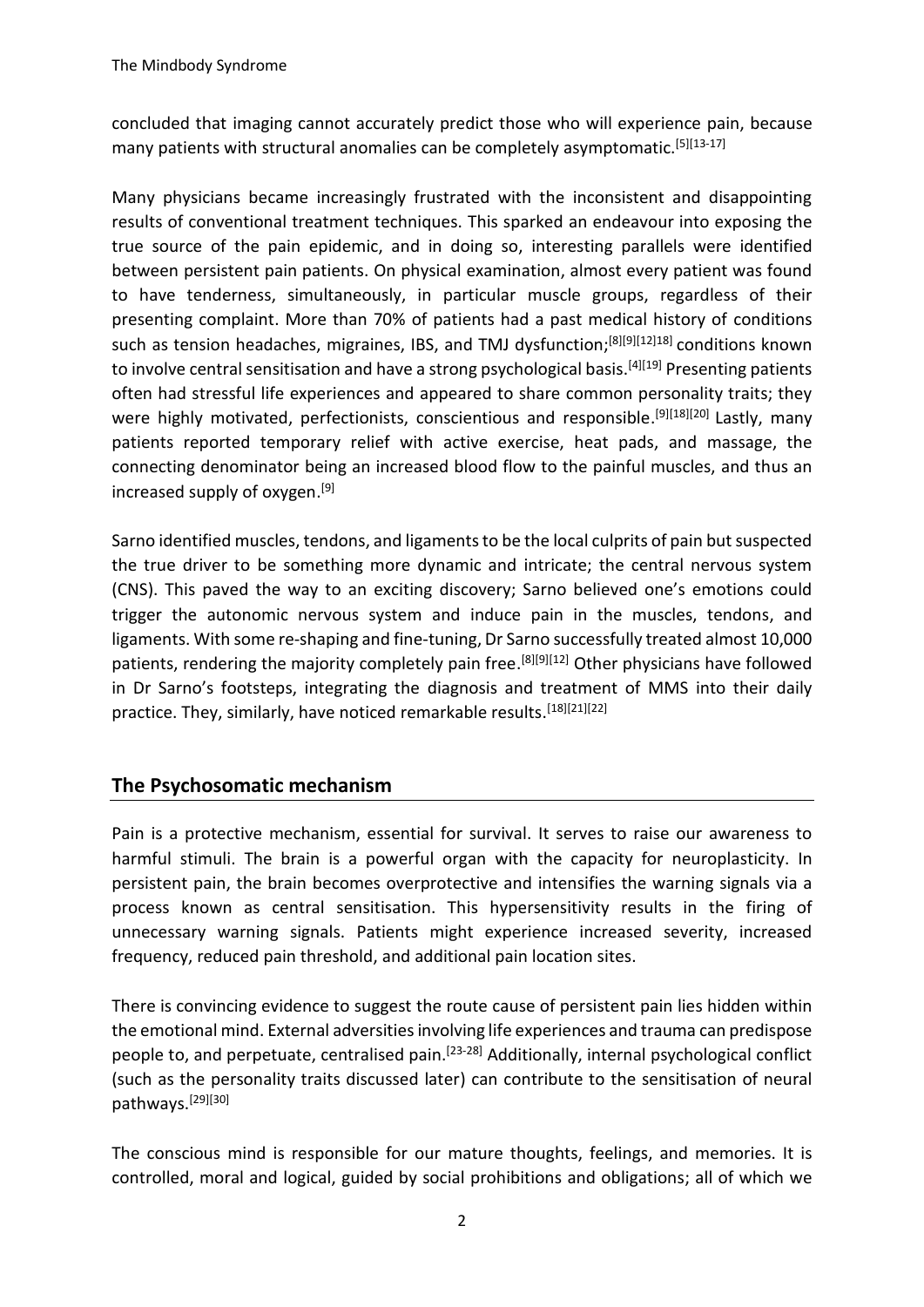are consciously aware of. Conversely, the unconscious mind is a reservoir of feelings, urges, and irrational thoughts, it is pleasure-orientated, self-involved, irresponsible and, like a real child; perpetually angry.<sup>[8][10][31]</sup> Sarno draws on a transactional analysis approach by suggesting the unconscious mind reflects the "Child" within us, whilst the "Parent" dominates control over our conscious mind.

The MMS theory postulates that the unconscious repression of powerful negative emotions such as anger, rage, and grief, can lead to internal conflict, which, once accumulated can threaten to overflow into conscious awareness. To prevent confrontation with these frightening and dangerous emotions, the brain creates pain as a physical and very real distraction.<sup>[8-10][18][20]</sup> Powerful sources of unconsciously repressed emotions can include; unresolved childhood trauma, self-imposed pressure as a reflection of one's personality, and the pressures of daily living. Consciously supressed feelings of anger, fear, anxiety, and depression can exacerbate pain and central sensitisation, a consensus which many studies support,<sup>[28][32][33]</sup> but Sarno believes they are not the root cause. In contrast, positive emotions can lead to a reduction in pain.<sup>[34-36]</sup>

Studies have demonstrated significant brain-related changes when pain transforms from acute to chronic; a process known as "chronification". Functional MRI imaging of persistent pain patients showed an increased activity within brain-related emotional circuitries, compared to those with acute pain, e.g. the pre-frontal cortex and structures of the Limbic system; amygdala and cingulate gyrus.<sup>[37][38]</sup> It is thought that these areas are responsible for the identification of unsettling emotions and a subsequent cascade of events leads to pain via the autonomic nervous system (see *figure 2 in appendix*). However, the precise mechanism between alexithymia and pain is still not fully understood.<sup>[8][18][20]</sup>

The Autonomic Nervous System (ANS), a subsection of the CNS responsible for involuntary functions, has a key role in regulating the circulation of blood flow. When blood flow to tissue structures, such as muscles and tendons, is reduced, there is a decreased supply of oxygen.<sup>[39]</sup> Mild oxygen deprivation causes target tissues to spasm, subsequently causing pain.<sup>[8]</sup> Over the years, laboratory evidence has proven the link between oxygen deprivation and pain. Larsson and colleagues (1994) demonstrated dysregulation of the microcirculation supplying trapezius muscles in people experiencing persistent pain at the same site.<sup>[40]</sup> Researchers have also shown that fibromyalgia patients have an altered underlying distribution of blood flow which results in mild oxygen deprivation.<sup>[41][42]</sup> Also, pain disappeared in these patients when blocking sympathetic nerve fibres (part of the ANS).<sup>[43]</sup> Blocking these nerve fibres allowed the blood flow to return to normal, thus relieving the mild hypoxia and dissipating the pain.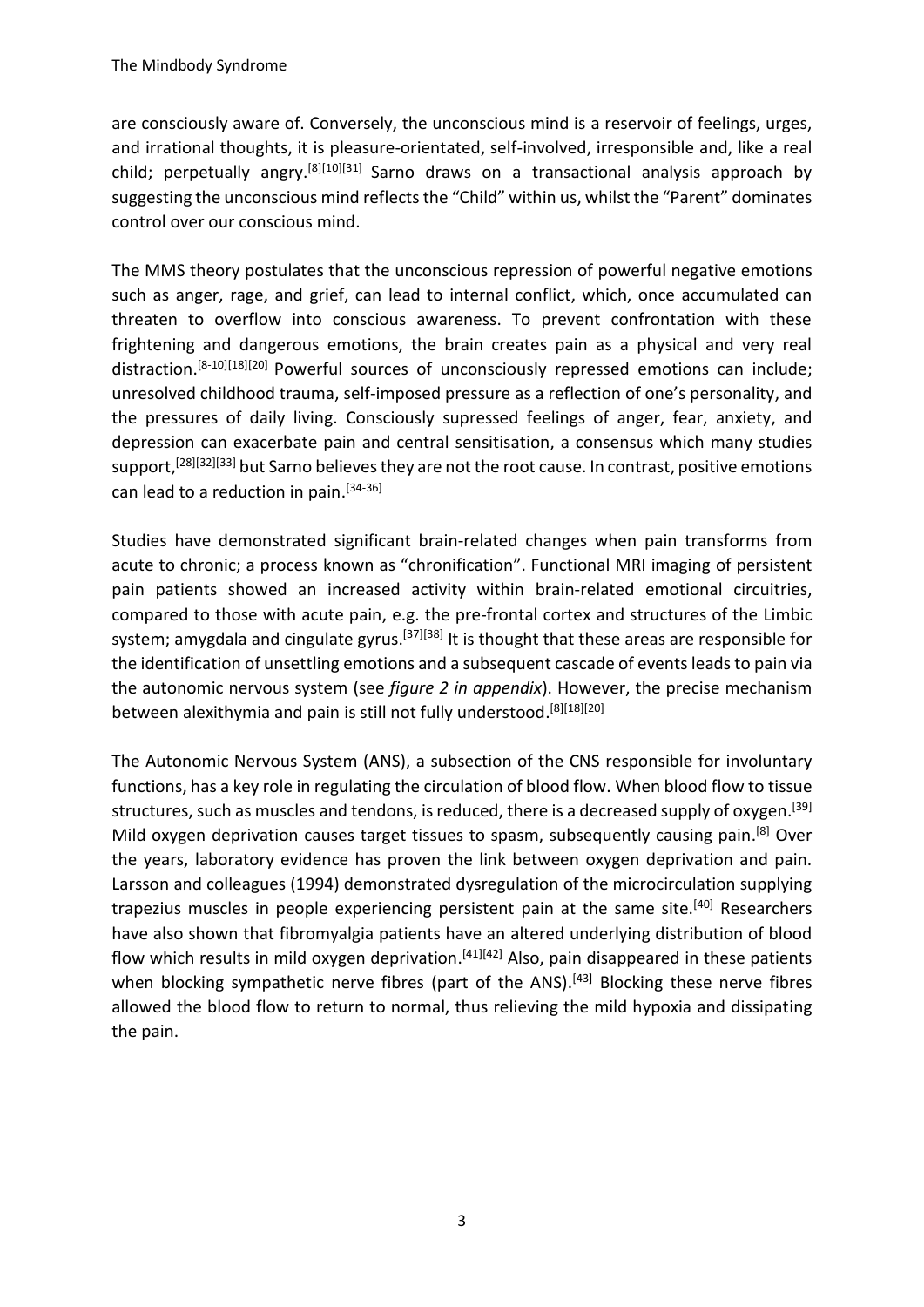## **Personality & Emotions**

Intriguing consistencies have been identified in the personality configurations of persistent pain sufferers. Dr David Schechter describes a "Type T Personality" which predisposes individuals to persistent pain. This describes dominant traits such as: being highly motivated, a "goodist" (someone who feels driven to perform good acts for others), a perfectionist, a people pleaser, quick to judge, responsible, and someone who is self-critical.<sup>[20]</sup>

Personality traits can exacerbate the severity of symptoms. Individuals who catastrophize, anticipate uncontrollable pain, or fear the consequences of pain, are more likely to perceive their symptoms as intense and experience greater functional disability.<sup>[44-46]</sup> Anxiety and fear of pain primes the individual to view life through a filter of pain; amplifying their experience and leading to abnormal brain processing.<sup>[37][47]</sup> Many emotions share overlapping neural circuits in the brain e.g. catastrophising and anger regulation, thus highlighting the complex dynamics of persistent pain.<sup>[48]</sup> The brain supports a vicious cycle; repressed emotions and personality traits predispose an individual to persistent pain. Such pain can cause a turmoil of fear, anxiety, and depression, which in turn exacerbates the experience of pain.

Negative perception of pain leads to behaviour alterations, particularly activity avoidance. Such avoidance increases the likelihood and maintenance of persistent pain because it enforces the belief there is nociceptive damage.<sup>[49]</sup> In essence, pain resulting from activity becomes a conditioned response.

## **Diagnosis**

Dr Schechter, a former student of Dr Sarno's, has created a comprehensive diagnostic guide to MMS, succinctly summarising the key points thus far (*Table 1 below*). Not all aspects are required for diagnosis, but it is a helpful guide during patient consultations. A patient questionnaire has also been formulated to help indicate the likelihood of an MMS diagnosis (*see figure 3 in appendix*). [50]

| The "Type T" Personality                       | e.g., Excessive self-criticism, excessive responsibility<br>for others, perfectionism, conscientiousness, and<br>"qoodism". |
|------------------------------------------------|-----------------------------------------------------------------------------------------------------------------------------|
| Prior history of other functional<br>disorders | IBS, tension headaches and other conditions related<br>to tension/stress.                                                   |
| Tender points (see Figure 4)                   | Involves characteristic locations which may or may<br>not be involved in the vicinity of the pain.                          |
| <b>Relief with distraction</b>                 | Clinical improvement on vacation or while otherwise<br>distracted.                                                          |
| Symptom substitution or<br>migration           | Pain moves to other areas of back, neck, or even<br>other bodily areas not associated to any site of<br><i>injury.</i>      |
| Nonspecific structural etiology                | No clear structural etiology on review of appropriate<br>imaging and physical examination.                                  |
| Timing of symptom onset                        | During (or more typically just after) a<br>psychologically traumatic event or events.                                       |
| Failure to respond to other<br>treatments      | Designed to correct structural or other organic<br>problems                                                                 |

*Table 1: Musculoskeletal Mindbody Syndrome diagnostic criteria. [18]*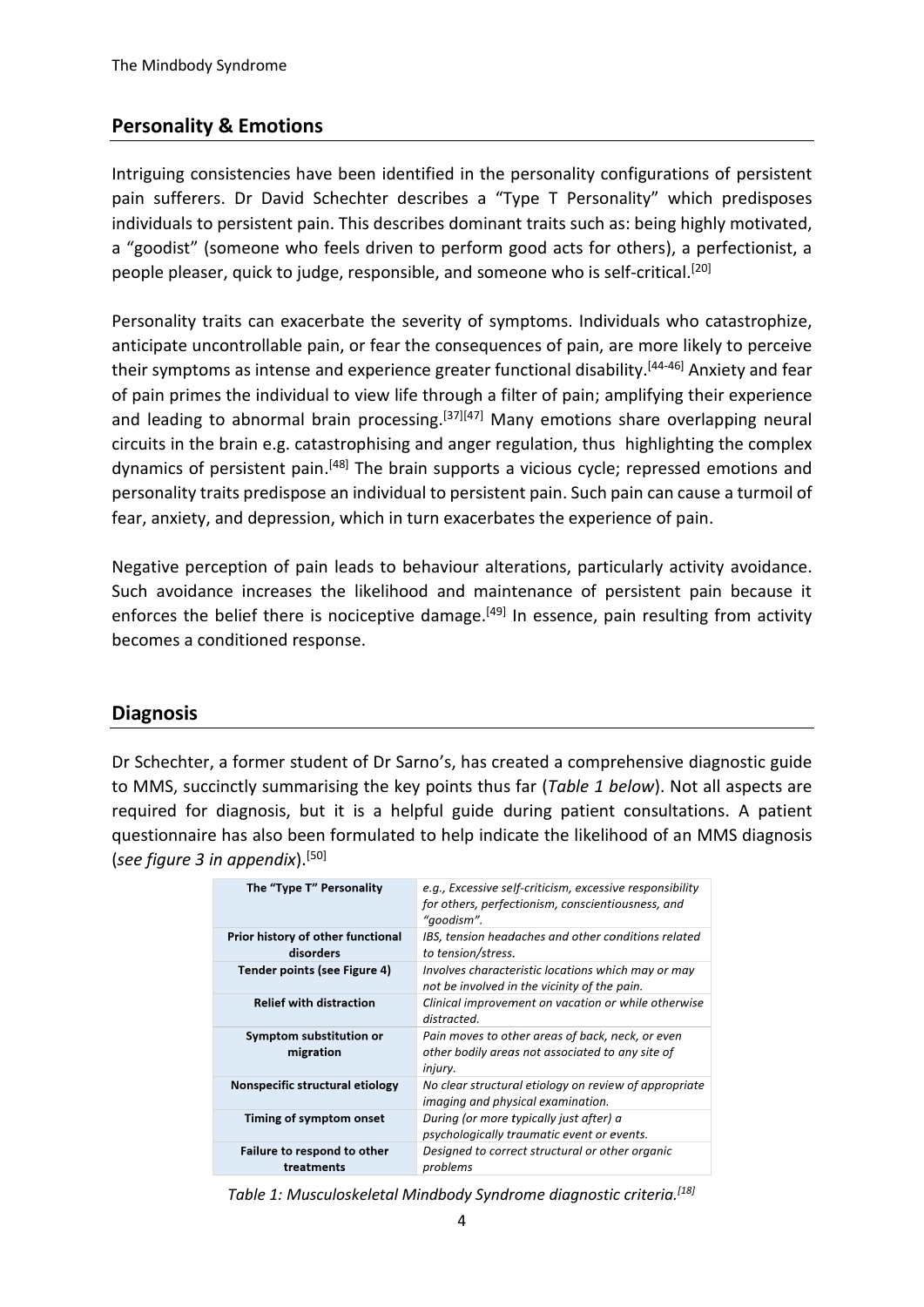MMS is a clinical diagnosis requiring thorough history taking and physical examination. Ruling out structural abnormalities, which might require conventional treatment, is essential prior to confirming a diagnosis of MMS, for example, sinister conditions such as bone metastases and cauda equina.

Clinicians are encouraged to explore the psychosocial aspects of patients' lives, inquiring about stressful life events, accidents, injuries, childhood & adult abuse, support networks, emotional awareness, personality traits, and avoidance behaviours. Analysis of how these variables might be connected to the onset, exacerbation, and mitigation of symptoms, should be investigated with the patient.<sup>[37]</sup>

It is common for patients to have exhausted a long list of health professionals in their search for a cure, often subjected to scepticism from others along the way. Explanation of MMS as a psychosomatic condition, one which causes legitimate pain and debilitation, should be emphasised to the patient in order to maximise engagement and enhance trust whilst examining their emotional wellbeing.

## **Treatment**

The salient features of a successful treatment regimen involves altering patient perception of pain and improving their emotional awareness. It is important patients accept the absence of structural anomaly and nociceptive damage; thus, the first port of call is to educate patients on how psychological distress manifests as physical pain, and the process of central sensitisation. With this in mind, patients are encouraged to taper off their analgesic medications and to engage in fear-inducing activities. Expressive writing and emotional awareness encourages patients to identify their emotions, to understand their connection to pain symptoms, and to help process any unresolved trauma or psychological conflict.

Numerous studies have demonstrated statistically significant results of a Mindbody treatment approach for centrally sensitised pain. A case series demonstrates the success of a Mindbody programme in a cohort of patients using purely the educational and psychological treatment methods mentioned above. Patients reported pain reduction by up to 65% and medication use was significantly reduced in 68% of individuals. Furthermore, 77% of patients who were previously moderately/very restricted are now active without hesitation or only mild restriction.<sup>[18]</sup> The authors acknowledge some limitations to this study e.g. the potential for recall bias relating to prior activity levels and medication use, and the possibility that nonresponders lost engagement due to lack of positive results, thus skewing the results to patients who experienced favourable outcomes. Neuroscience education as a sole intervention has also proved effective and superior to basic anatomic and biomechanical education models commonly used to explain chronic low back pain.<sup>[51]</sup>

Using a randomised control trial, Hsu et al (2010) found the benefits of expressive writing and emotional awareness in patients with fibromyalgia. Not only did patients have statistically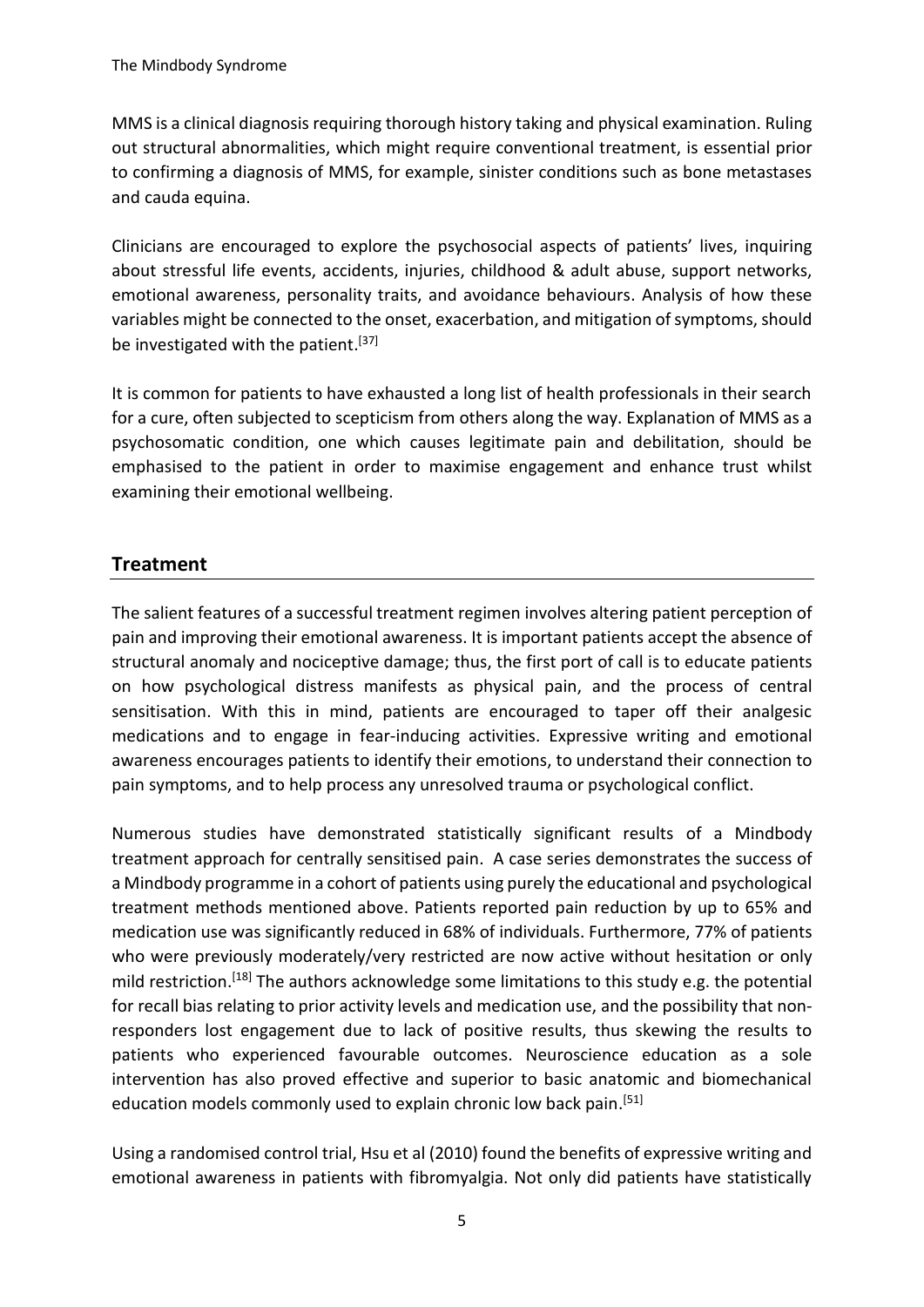significant reduced pain and increased physical function, but they also had an improved pain threshold.<sup>[22]</sup> In conventional medicine, Cognitive Behavioural Therapy (CBT) is considered a legitimate alterative therapy for persistent pain.<sup>[4][52]</sup> However, emotional awareness and expression therapy (EAET) has shown far superior outcomes. Preliminary randomised control trial showed CBT to have nonsignificant impacts on pain reduction, whilst EAET had positive results of considerable magnitude.<sup>[53]</sup>

Although Lumley & Schubiner (2019) review literature supporting the use of additional treatment approaches e.g. in-vivo exposure therapy, trauma focused psychotherapies, shortterm dynamic psychotherapies, adaptive inter-personal communication therapy, further discussion of these is beyond the scope of this paper. However, Lumley & Schubiner (2019) stress the importance of psychological factors and their contribution to "centralised pain". Ignoring this, they argue, limits treatment options and efficacy. It is important clinicians understand the brain's role in not only regulating pain, but also in its ability to create and eliminate it.<sup>[4]</sup>

## **Conventional treatment**

Extensive pharmacological prescriptions, procedural intervention (e.g. steroid injections), and surgery are some of the currently used treatments for persistent pain management.

The UK faces an opioid crisis with an increase in clinician prescribing<sup>[54][55]</sup> and an increase in patient abuse<sup>[56]</sup> A Cochrane review demonstrates questionable efficacy of opioid use in the management of persistent pain.<sup>[57]</sup> Population studies show many opioid users continue to have persistent pain and poor quality of life.<sup>[58]</sup> The adverse side-effects and reduced efficacy of long-term opioid use have been well documented; addiction risk, hyperalgesia, pharmacological tolerance, and withdrawal symptoms are all ongoing concerns.<sup>[59-61]</sup>

There is conflicting evidence for the use of steroid injections in the treatment of persistent low back pain.<sup>[62]</sup> One systemic review concludes there is limited evidence for its efficacy,<sup>[63]</sup> while others state there are benefits, but typically of short duration.<sup>[64][65]</sup>

Although surgery can be beneficial in some cases, particularly for spinal fractures and deformities, studies have shown its benefit is limited for back pain caused by degenerative disc disease.<sup>[66]</sup> This re-highlights previously mentioned research; MRI findings cannot accurately predict the development nor duration of chronic pain given that many patients with structural abnormalities can be completely asymptomatic.<sup>[5][13][14][16][17][63]</sup> There is absence of literature directly comparing the efficacy of surgery to MMS therapies, however some studies do show inadequate pain relief post-surgery in patients with psychologically traumatic histories. Schofferman and colleagues (1992) reported an 85% higher likelihood of unsuccessful lumbar-back surgery in patients who have a history of childhood trauma; this may include mental trauma, sexual, or physical abuse. Whereas only 5% of operations failed in patients with no childhood risk factors.<sup>[67]</sup> This study suggests that pain persists because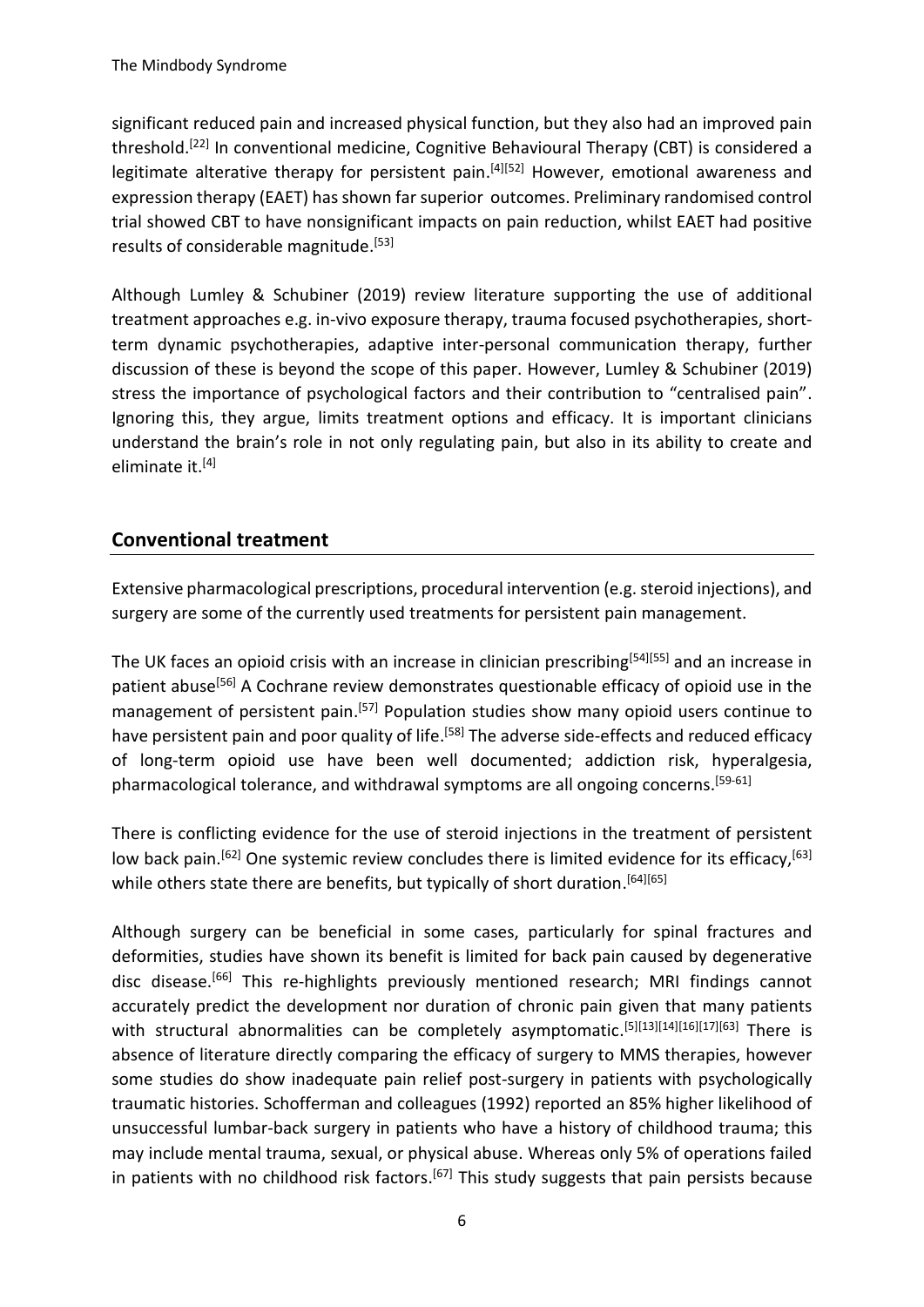The Mindbody Syndrome

surgeons target the spine and do not treat the brain. Another study acknowledges the likely failure of lumbar surgery in patients with psychosocial pathologies and highlights the importance of a psychological assessment to identify patients who are better suited to treatment methods not involving surgery.<sup>[68]</sup>

NICE guidelines currently recommend only two psychotherapies for persistent primary pain; CBT and acceptance/mindfulness-based therapies.<sup>[52]</sup> Numerous studies support their use.<sup>[69][70]</sup> However, it has been highlighted that only modest improvements arise with the use of these therapies. [21][71][72]

#### **Conclusion**

The Mindbody syndrome is a psychosomatic condition which presents as persistent pain. Persistent pain manifests to distract the individual from challenging emotions and psychological conflict; factors which can predispose, perpetuate, and prolong the experience of pain. This is achieved through neuroplasticity and central sensitisation. Although science has not yet been able to provide concrete evidence detailing the specific underlying mechanisms, comprehension of this condition is continually evolving and there is overwhelming evidence to suggest MMS is a very real phenomenon. This is indicated by a number of studies successfully treating patients with Mindbody techniques, functional MRI studies demonstrating emotional areas of the brain are more active in persistent pain, and the experience of many MMS physicians who have witnessed the shortfalls of conventional treatments and successfully treated persistent pain sufferers.<sup>[8][9][20]</sup> The Mindbody Syndrome is not currently used in mainstream medicine, this is in part due to the lack of primary research papers supporting its theories. Hopefully, given time, there will be enough research published to support the implementation of a Mindbody approach in conventional medicine.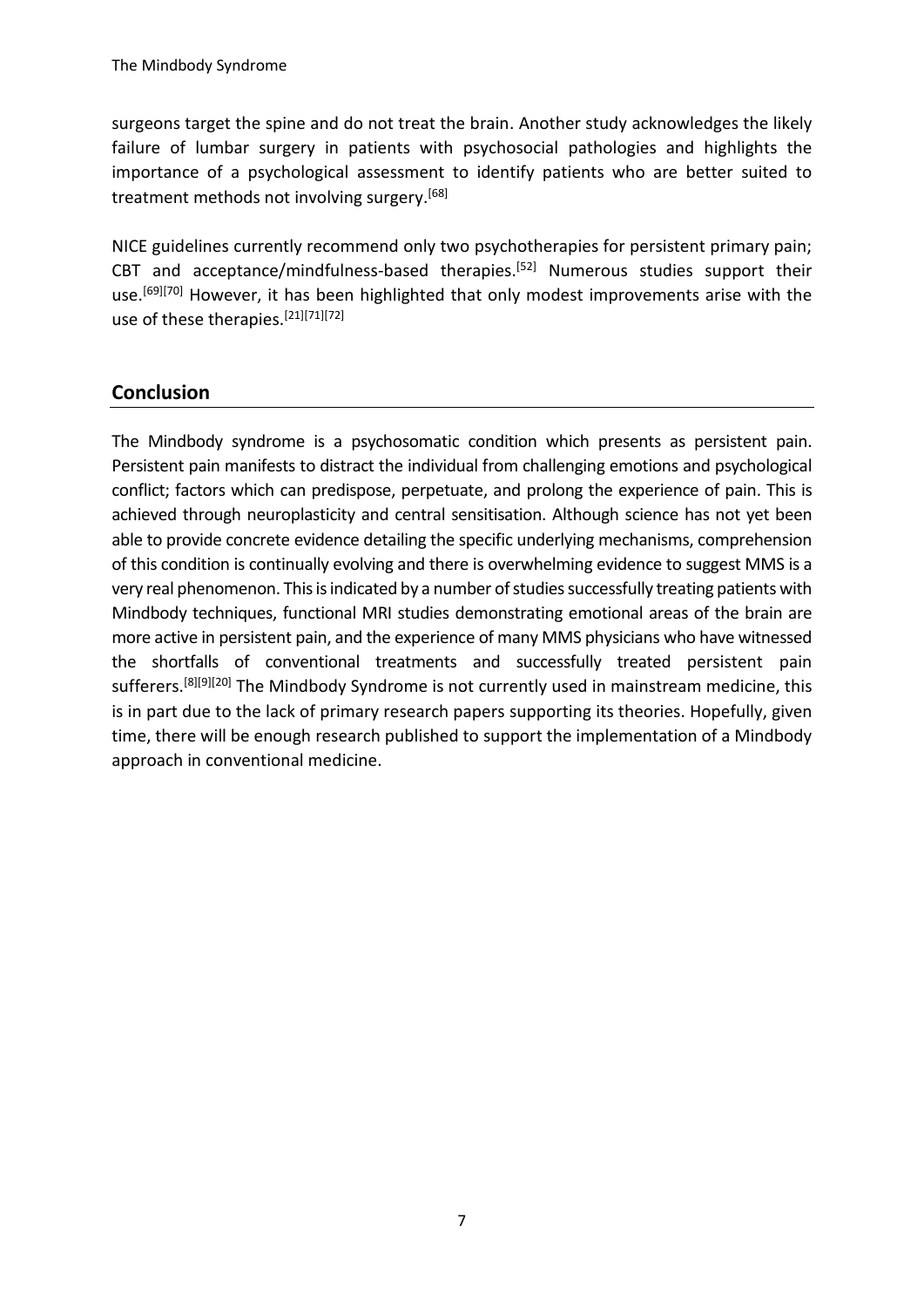#### **Bibliography**

- 1.) *Fayaz, A., Croft, P., Langford, R., Donaldson, L. and Jones, G. (2016). Prevalence of persistent pain in the*  UK: a systematic review and meta-analysis of population studies. BMJ Open, [online] 6(6), p.e010364. *Available at:<https://bmjopen.bmj.com/content/bmjopen/6/6/e010364.full.pdf#page=11>*
- 2.) Vos, T., Allen, C. and Arora, M., 2017. Global, regional, and national incidence, prevalence, and years lived with disability for 328 diseases and injuries for 195 countries, 1990–2016: a systematic analysis for the Global Burden of Disease Study 2016. *The Lancet*, [online] 390, pp.1211-1259. Available at: [https://www.thelancet.com/pdfs/journals/lancet/PIIS0140-6736\(17\)32154-2.pdf](https://www.thelancet.com/pdfs/journals/lancet/PIIS0140-6736(17)32154-2.pdf) [Accessed 15 January 2022].
- 3.) Tracey I. Bushnell M. *How neuroimaging studies have challenged us to rethink: is chronic pain a disease?.J Pain.* 2009; **10**: 1113-1120
- 4.) Lumley, M. and Schubiner, H., 2019. Psychological Therapy for Centralized Pain: An Integrative Assessment and Treatment Model. *Psychosomatic Medicine*, [online] 81(2), pp.114-124. Available at: <https://www.ncbi.nlm.nih.gov/pmc/articles/PMC6355353/#R19>[Accessed 27 January 2022].
- 5.) Clauw DJ. Diagnosing and treating chronic musculoskeletal pain based on the underlying mechanism(s). *Best Pract Res Clin Rheumatol* 2015;29:6–19
- 6.) Duenas, M., Ojeda, B., Salazar, A., Mico, J. and Failde, I. (2016). A review of persistent pain impact on patients, their social environment and the health care system. *Journal of Pain Research*, [online] Volume 9, pp.457-467. Available at:<https://www.ncbi.nlm.nih.gov/pmc/articles/PMC4935027>
- 7.) Adams, L. and Turk, D., 2015. Psychosocial Factors and Central Sensitivity Syndromes. *Current Rheumatology Reviews*, [online] 11(2), pp.96-108. Available at: <http://europepmc.org/backend/ptpmcrender.fcgi?accid=PMC4728142&blobtype=pdf>
- 8.) Sarno, J., 1999. *The mindbody prescription*. Little Brown & Co, pp.48-49.
- 9.) Sarno, JE., 1991. Healing back pain. Warner Books. New York.
- 10.) Rashbaum, I. and Sarno, J., 2003. Psychosomatic concepts in chronic pain. *Archives of Physical Medicine and Rehabilitation*, 84(1), pp.S76-S80.
- 11.) Schechter, D. and Smith, A., 2005. Back Pain as a Distraction Pain Syndrome. *Evidence-Based Integrative Medicine*, [online] 2(1), pp.3-8. Available at: <https://link.springer.com/article/10.2165/01197065-200502010-00002>[Accessed 2022].
- 12.) Sarno, J., 1977. Psychosomatic Backache. *THE JO U R N A L O F F A M IL Y P R A C T IC E ,*, [online] 5(3), pp.353-357. Available at: [https://cdn.mdedge.com/files/s3fs-public/jfp-archived-issues/1977](https://cdn.mdedge.com/files/s3fs-public/jfp-archived-issues/1977-volume_5/JFP_1977-09_v5_i3_psychosomatic-backache.pdf) [volume\\_5/JFP\\_1977-09\\_v5\\_i3\\_psychosomatic-backache.pdf](https://cdn.mdedge.com/files/s3fs-public/jfp-archived-issues/1977-volume_5/JFP_1977-09_v5_i3_psychosomatic-backache.pdf) [Accessed 25 January 2022].
- 13.) Jensen, M., Brant-Zawadzki, M., Obuchowski, N., Modic, M., Malkasian, D. and Ross, J., 1994. Magnetic Resonance Imaging of the Lumbar Spine in People without Back Pain. *New England Journal of Medicine*, 331(2), pp.69-73.
- 14.) Magora, A. and Schwartz, A., 1980. Relation between the low back pain syndrome and X-ray findings. 3. Spina bifida occulta. *Pain*, 9(3), p.388.
- 15.) Borenstein, D., O'Mara, J., Boden, S., Lauerman, W., Jacobson, A., Platenberg, C., Schellinger, D. and Wiesel, S., 2001. The Value of Magnetic Resonance Imaging of the Lumbar Spine to Predict Low-Back Pain in Asymptomatic Subjects. *The Journal of Bone and Joint Surgery-American Volume*, 83(9), pp.1306-1311.
- 16.) Loeser, R., 2010. Age-Related Changes in the Musculoskeletal System and the Development of Osteoarthritis. *Clinics in Geriatric Medicine*, [online] 26(3), pp.371-386. Available at: <https://www.ncbi.nlm.nih.gov/pmc/articles/PMC2920876/> [Accessed 24 January 2022].
- 17.) Brinjikji W, Luetmer PH, Comstock B, Bresnahan BW, Chen LE, Deyo RA, Halabi S, Turner JA, Avins AL, James K, Wald JT, Kallmes DF, Jarvik JG. Systematic literature review of imaging features of spinal degeneration in asymptomatic populations. *Am J Neuroradiol* 2015;36:811–6.
- 18.) Schechter, D., Smith, A., Beck, J., Roach, J., Karim, R. and Stanley, A., 2007. OUTCOMES OF A MIND-BODY TREATMENT PROGRAM FOR CHRONIC BACK PAIN WITH NO DISTINCT STRUCTURAL PATHOLOGY--A CASE SERIES OF PATIENTS DIAGNOSED AND TREATED AS TENSION MYOSITIS SYNDROME. *Alternative Therapies in Health & Medicine*, [online] 13(5), pp.p26-35.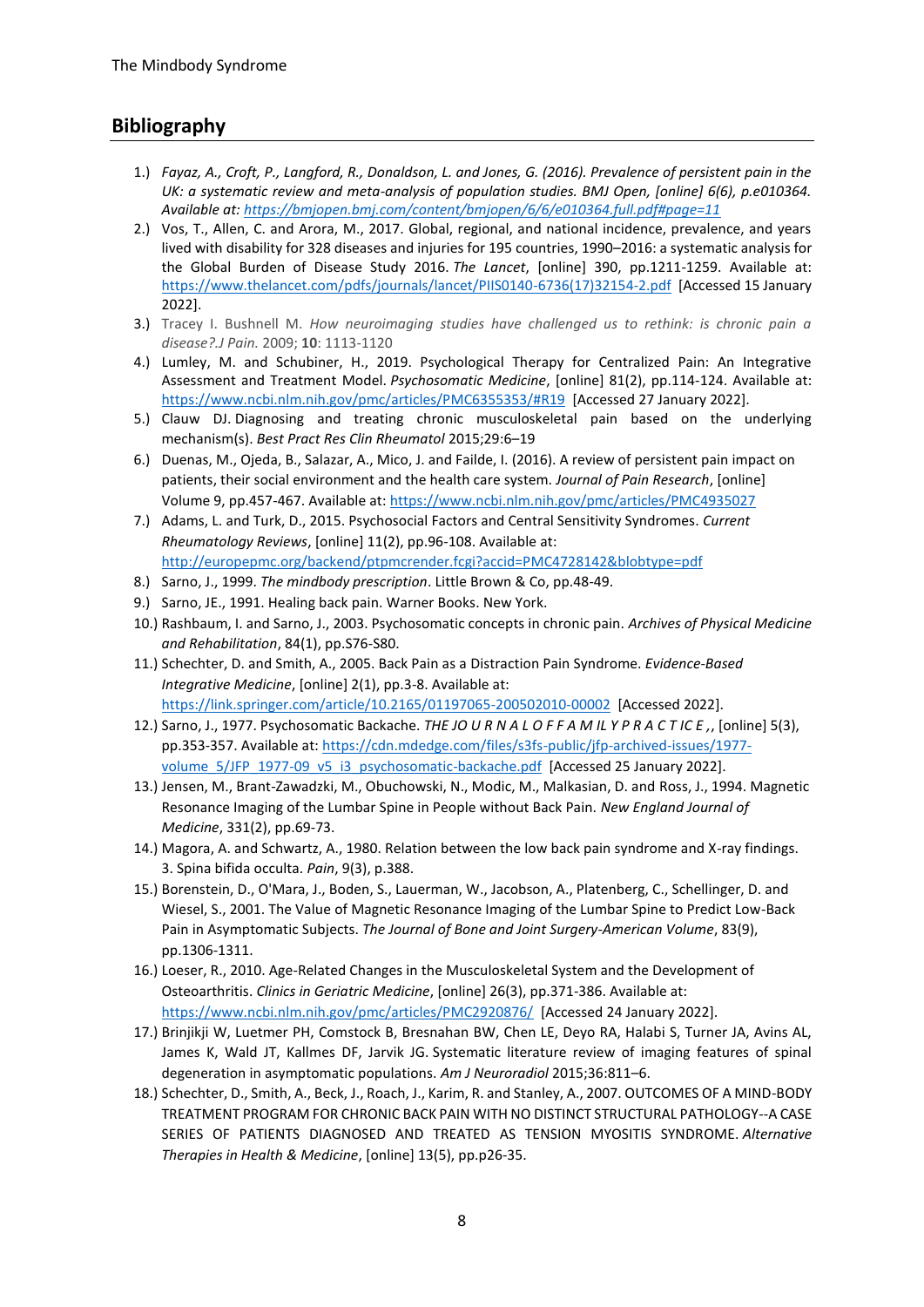- 19.) Yunus, M., 2008. Central Sensitivity Syndromes: A New Paradigm and Group Nosology for Fibromyalgia and Overlapping Conditions, and the Related Issue of Disease versus Illness. *Seminars in Arthritis and Rheumatism*, [online] 37(6), pp.339-352. Available at: <https://www.sciencedirect.com/science/article/pii/S0049017207001473?via%3Dihub>[Accessed 25 January 2022].
- 20.) Schechter, D., 2014. *Think away your pain*. 1st ed. Culver City, CA: Mindbody Medicine Pub.
- 21.) Lumley, M. and Schubiner, H., 2019. Emotional Awareness and Expression Therapy for Chronic Pain: Rationale, Principles and Techniques, Evidence, and Critical Review. *Current Rheumatology Reports*, [online] 21(7). Available at:<https://link.springer.com/article/10.1007/s11926-019-0829-6>[Accessed 24 January 2022].
- 22.) Hsu, M., Schubiner, H., Lumley, M., Stracks, J., Clauw, D. and Williams, D., 2010. Sustained Pain Reduction Through Affective Self-awareness in Fibromyalgia: A Randomized Controlled Trial. *Journal of General Internal Medicine*, [online] 25(10), pp.1064-1070. Available at: <https://link.springer.com/article/10.1007/s11606-010-1418-6> [Accessed 25 January 2022].
- 23.) Varinen A, Kosunen E, Mattila K, Koskela T, Sumanen M., 2017. The relationship between childhood adversities and fibromyalgia in the general population. *J Psychosom Res*; 99, pp137–42. Available at: <https://pubmed.ncbi.nlm.nih.gov/28712419/> [Accessed 25 January 2022]
- 24.) Nicol AL, Sieberg CB, Clauw DJ, Hassett AL, Moser SE, Brummett CM., 2016. The association between a history of lifetime traumatic events and pain severity, physical function, and affective distress in patients with chronic pain. *J Pain*. 17 pp.1334–48. Available at: <https://pubmed.ncbi.nlm.nih.gov/27641311/> [Accessed 28 January 2022].
- 25.) Generaal E, Vogelzangs N, Macfarlane GJ, Geenen R, Smit JH, EJCN de Geus, BWJH Penninx, Dekker J., 2016. Biological stress systems, adverse life events and the onset of chronic multisite musculoskeletal pain: a 6-year cohort study. *Ann Rheum Dis*; 75 pp. 847–54. Available at: <https://pubmed.ncbi.nlm.nih.gov/25902791/> [Accessed 28 January 2022].
- 26.) You DS, Meagher MW., 2016. Childhood adversity and pain sensitization. *Psychosom Med* 2016;78:1084–93. Available at:<https://pubmed.ncbi.nlm.nih.gov/27755280/> [Accessed 28 January 2022].
- 27.) Landa A, Peterson BS, Fallon BA. Somatoform Pain., 2012: A developmental theory and translational research review. *Psychosom Med* 2012;74:717–27. Available at: <https://www.ncbi.nlm.nih.gov/pmc/articles/PMC4272574/> [Accessed 28 January 2022].
- 28.) Gatchel, R., Peng, Y., Peters, M., Fuchs, P. and Turk, D., 2007. The biopsychosocial approach to chronic pain: Scientific advances and future directions. *Psychological Bulletin*, 133(4), pp.581-624. Available at: < [https://pubmed.ncbi.nlm.nih.gov/17592957/>](https://pubmed.ncbi.nlm.nih.gov/17592957/) [Accessed 20 January 2022]
- 29.) Maunder RG, Hunter JJ., 2001. Attachment and psychosomatic medicine: developmental contributions to stress and disease. *Psychosomatic Medicine.* 2001;63(4):556–67. Available at: <https://pubmed.ncbi.nlm.nih.gov/11485109/> [Accessed 28 January 2022].
- 30.) Ciechanowski PS, Walker EA, Katon WJ, Russo JE., 2002. Attachment theory: a model for health care utilization and somatization. *Psychosomatic Medicine.* 2002;64(4):660– 7. <https://pubmed.ncbi.nlm.nih.gov/12140356/> [Accessed 28 January 2022].
- 31.) Ciucur, D., 2013. The Ego States and the "Big Five" Personality Factors. *Procedia - Social and Behavioral Sciences*, 78, pp.581-585.
- 32.) Kerns, R. D., Rosenberg, R., & Jacob, M. (1994). Anger expression and chronic pain. *Journal of Behavioral Medicine, 17*, 57–67.
- 33.) Summers, J. D., Rapoff, M. A., Varghese, G., Porter, K., & Palmer, R. E. (1991). Psychosocial factors in chronic spinal cord injury pain. *Pain, 47*, 183–189.
- 34.) Franklin, K.B.J. (1998) Analgesia and abuse potential: An accidental association or a common substrate? *Pharmacology, Biochemistry, and Behaviour,* 59, 993-1002
- 35.) Blood, A.J., & Zatorre, R.J. (2001) Intensely pleasurable response to music correlate with activity in brain regions implicated in reward and emotion. *Proceedings of the National Academy of Science USA,* **98,**  11818-11823.
- 36.) Bianchi-Demicheli, F., & Ortigue, S. (2007). Toward an understanding of the cerebral substrates of woman's orgasm. *Neuropsychologia,* **45,** 2645-2659.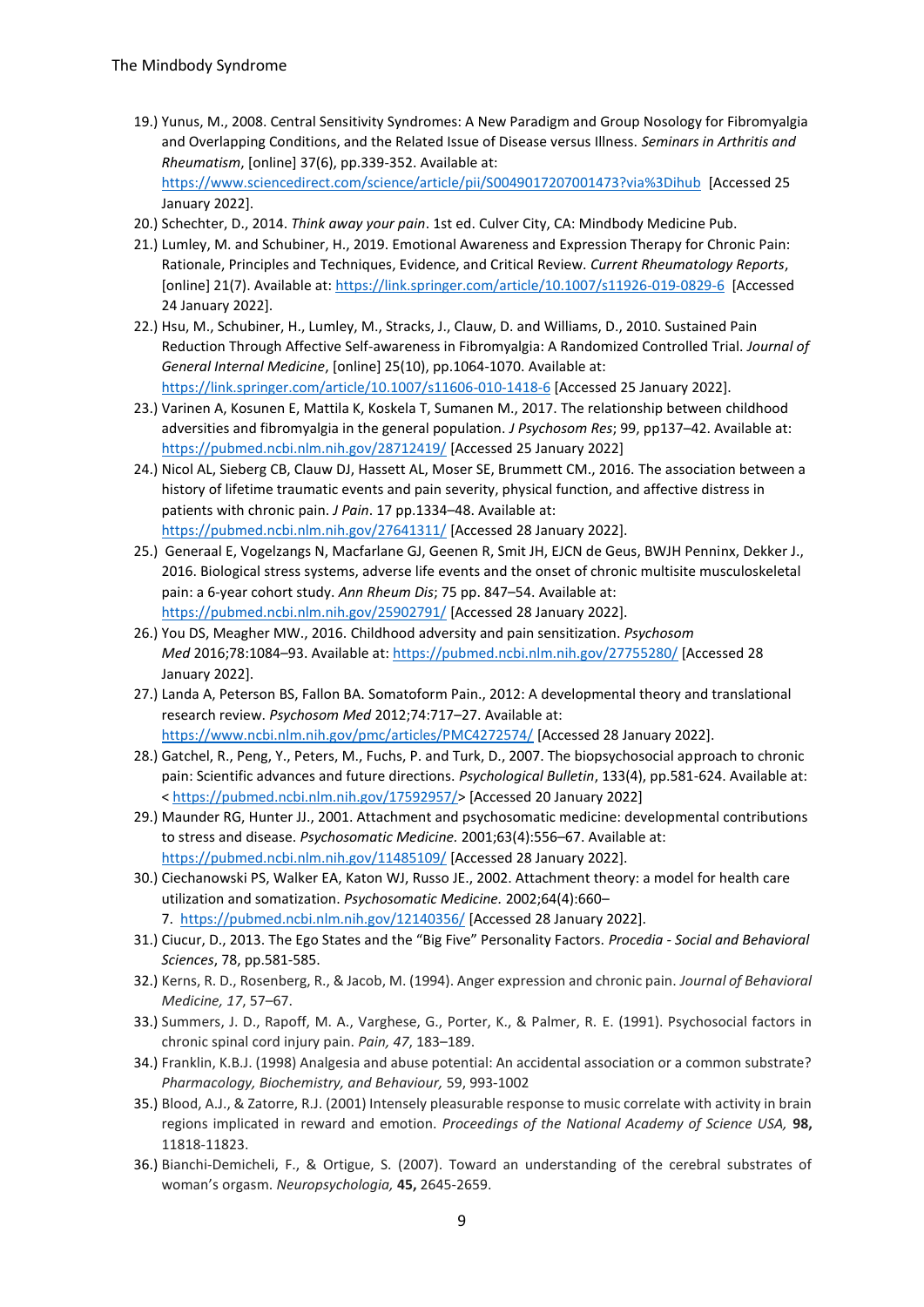- 37.) Lumley, M.A. et al., 2011. Pain and emotion: A Biopsychosocial Review of recent research. *Journal of Clinical Psychology*, 67(9), pp.942–968.
- 38.) Hashmi, J., Baliki, M., Huang, L., Baria, A., Torbey, S., Hermann, K., Schnitzer, T. and Apkarian, A., 2013. Shape shifting pain: chronification of back pain shifts brain representation from nociceptive to emotional circuits. *Brain*, [online] 136(9), pp.2751-2768. Available at: <https://www.ncbi.nlm.nih.gov/pmc/articles/PMC3754458/>[Accessed 27 January 2022].
- 39.) Sheng, Y. and Zhu, L., 2018. The crosstalk between autonomic nervous system and blood vessels. *Int J Physiol Pathophysiol Pharmacol*, [olnline] 10(1), pp.17-28. Available at: <https://www.ncbi.nlm.nih.gov/pmc/articles/PMC5871626/>[Accessed 23 January 2022].
- 40.) Larsson, S., Ålund, M., Cai, H. and Åkc Öherg, P., 1994. Chronic pain after soft-tissue injury of the cervical spine: trapezius muscle blood flow and electromyography at static loads and fatigue. *Pain*, [online] 57(2), pp.173-180. Available at: <https://www.sciencedirect.com/science/article/pii/0304395994902216> [Accessed 24 January 2022].
- 41.) Klotter, Jule. "Oxygen Deprivation, Fibromyalgia & CFS." *Townsend Letter for Doctors and Patients*, no. 220, Nov. 2001, p. 17. *Gale Academic OneFile*, link.gale.com/apps/doc/A79757219/AONE?u=anon~9205ab60&sid=googleScholar&xid=eadf3 ce9.[Accessed 23 Jan. 2022].
- 42.) Henriksson, K. and Bengtsson, A., 1991. Fibromyalgia–a clinical entity?. *Canadian Journal of Physiology and Pharmacology*, [online] 69(5), pp.672-677. Available at: [https://cdnsciencepub.com/doi/abs/10.1139/y91-100?casa\\_token=IEL0ITKc\\_P0AAAAA:bZNS-](https://cdnsciencepub.com/doi/abs/10.1139/y91-100?casa_token=IEL0ITKc_P0AAAAA:bZNS-1PipcqT0N_sTfnQa_XlUydcz6uA-YggCze8k_LaiIffveczx069HSHCbg3f4-mGkxGU0Ii2UMY)[1PipcqT0N\\_sTfnQa\\_XlUydcz6uA-YggCze8k\\_LaiIffveczx069HSHCbg3f4-mGkxGU0Ii2UMY](https://cdnsciencepub.com/doi/abs/10.1139/y91-100?casa_token=IEL0ITKc_P0AAAAA:bZNS-1PipcqT0N_sTfnQa_XlUydcz6uA-YggCze8k_LaiIffveczx069HSHCbg3f4-mGkxGU0Ii2UMY) [Accessed 23 January 2022].
- 43.) Bengtsson, A. and Bengtsson, M., 1988. Regional sympathetic blockade in primary fibromyalgia. *Pain*, [online] 33(2), pp.161-167. Available at:

<https://www.sciencedirect.com/science/article/pii/0304395988900863>[Accessed 23 January 2022].

- 44.) Arnow, B. A., Blasey, C. M., Constantino, M. J., Robinson, R., Hunkeler, E., Lee, J., et al. (2011). Catastrophizing, depression and pain-related disability. General Hospital Psychiatry, 33, 150–156.
- 45.) Crombez, G., Eccleston, C., van den Broeck, A., Goubert, L., & van Houdenhove, B. (2004). Hypervigilance in fibromyalgia: The mediating role of pain intensity and catastrophic thinking about pain. Clinical Journal of Pain, 20, 98–102.
- 46.) Colloca, L., Benedetti, F., & Pollo, A. (2006). Repeatability of autonomic responses to pain anticipation and pain stimulation. European Journal of Pain, 10, 659–665
- 47.) Turk, D. and Monarch, E., 2018. *Psychological Approaches to Pain Management: A Practitioner's Handbook*. 3rd ed. New York: Guilford Press.
- 48.) Bruehl, S., Burns, J.W., Chung, O.Y., & Chont, M. (2009). Pain-related effects of trait anger expression:neural substrates and the role of endogenous opioid mechanisms. Neuroscience Biobehavioral Review,33, 475–491
- 49.) Vlaeyen, J. W. S., & Linton, S. J. (2000). Fear avoidance and its consequences in chronic musculoskeletal pain: A state of the art. Pain, 85, 317–332
- 50.) *Schechter, D. 2021 MD.* TMS Questionnaire. Available at: https://www.schechtermd.com/forms/ [Accessed January 26, 2022].
- 51.) Louw, A., Diener, I., Butler, D. and Puentedura, E., 2011. The Effect of Neuroscience Education on Pain, Disability, Anxiety, and Stress in Chronic Musculoskeletal Pain. *Archives of Physical Medicine and Rehabilitation*, [online] 92(12), pp.2041-2056. Available at[: https://www.archives](https://www.archives-pmr.org/article/S0003-9993(11)00670-8/fulltext)[pmr.org/article/S0003-9993\(11\)00670-8/fulltext](https://www.archives-pmr.org/article/S0003-9993(11)00670-8/fulltext) [Accessed 27 January 2022].
- 52.) NICE, 2021. *Recommendations | Chronic pain (primary and secondary) in over 16s: assessment of all chronic pain and management of chronic primary pain | Guidance | NICE*. [online] Nice.org.uk. Available at: [https://www.nice.org.uk/guidance/ng193/chapter/Recommendations#managing-chronic-primary](https://www.nice.org.uk/guidance/ng193/chapter/Recommendations#managing-chronic-primary-pain)[pain](https://www.nice.org.uk/guidance/ng193/chapter/Recommendations#managing-chronic-primary-pain) [Accessed 28 January 2022].
- 53.) Yarns, B., Lumley, M., Cassidy, J., Steers, W., Osato, S., Schubiner, H. and Sultzer, D., 2020. Emotional Awareness and Expression Therapy Achieves Greater Pain Reduction than Cognitive Behavioral Therapy in Older Adults with Chronic Musculoskeletal Pain: A Preliminary Randomized Comparison Trial. *Pain Medicine*, [online] 21(11), pp.2811-2822. Available at: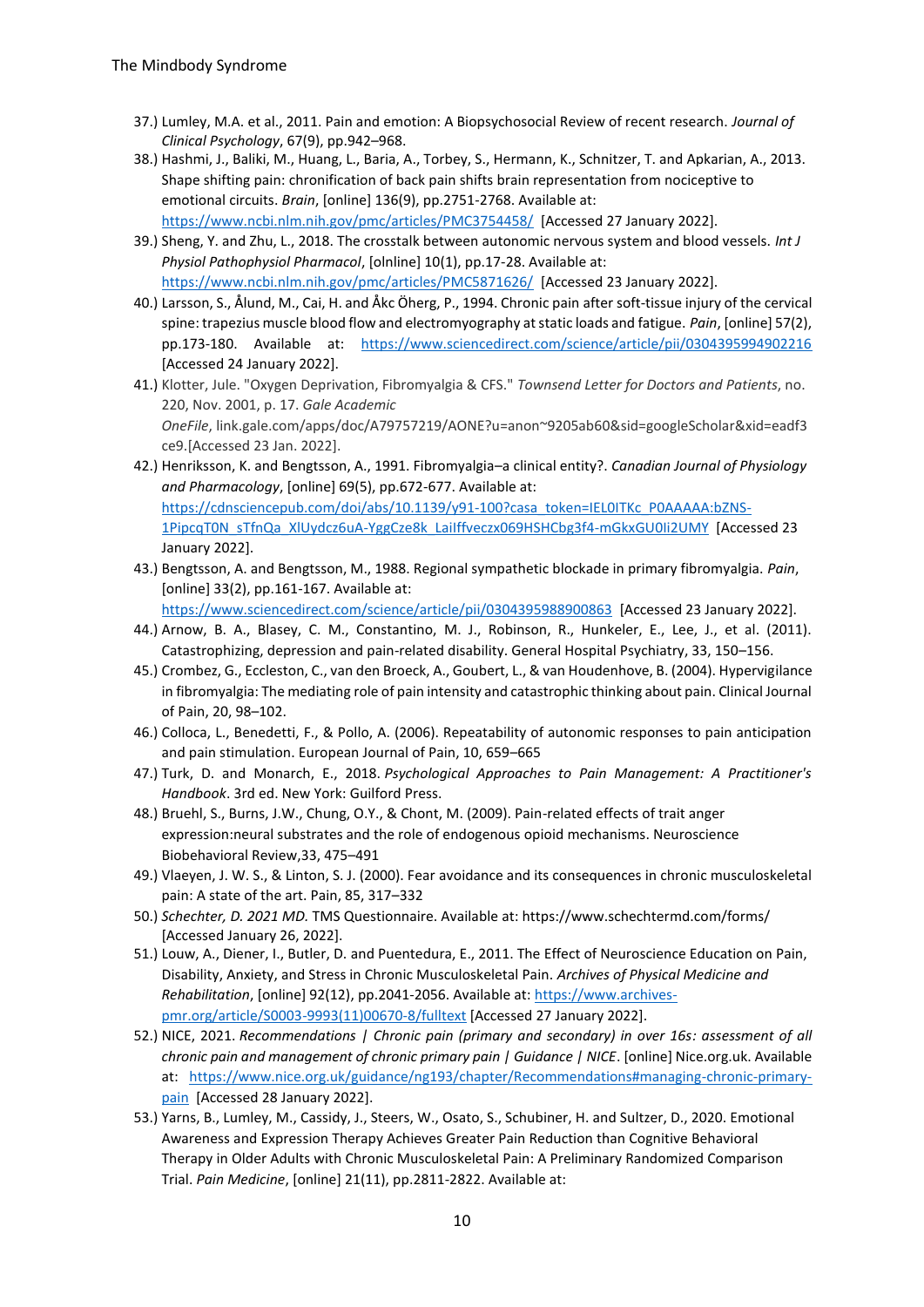<https://academic.oup.com/painmedicine/article/21/11/2811/5843881?login=true>[Accessed 27 January 2022].

- 54.) Curtis, H., Croker, R., Walker, A., Richards, G., Quinlan, J. and Goldacre, B., 2019. Opioid prescribing trends and geographical variation in England, 1998–2018: a retrospective database study. *The Lancet Psychiatry*, [online] 6(2), pp.140-150. Available at: [https://www.thelancet.com/journals/lanpsy/article/PIIS2215-0366\(18\)30471-1/fulltext](https://www.thelancet.com/journals/lanpsy/article/PIIS2215-0366(18)30471-1/fulltext) [Accessed 28 January 2022].
- 55.) Bedson, J., Chen, Y., Hayward, R., Ashworth, J., Walters, K., Dunn, K. and Jordan, K., 2016. Trends in long-term opioid prescribing in primary care patients with musculoskeletal conditions: an observational database study. *Pain*, [online] 157(7), pp.1525-1531. Available at: <https://pubmed.ncbi.nlm.nih.gov/27003191/>[Accessed 28 January 2022].
- 56.) Giraudon, I., Lowitz, K., Dargan, P., Wood, D. and Dart, R., 2013. Prescription opioid abuse in the UK. *British Journal of Clinical Pharmacology*, [online] 76(5), pp.823-824. Available at: <https://bpspubs.onlinelibrary.wiley.com/doi/full/10.1111/bcp.12133>[Accessed 28 January 2022].
- 57.) Deshpande, A., Furlan, A., Mailis-Gagnon, A., Atlas, S. and Turk, D., 2007. Opioids for chronic low-back pain. *Cochrane Database of Systematic Reviews*, [online] Available at: <https://pubmed.ncbi.nlm.nih.gov/17636781/>[Accessed 28 January 2022].
- 58.) Eriksen, J., Sjøgren, P., Bruera, E., Ekholm, O. and Rasmussen, N., 2006. Critical issues on opioids in chronic non-cancer pain:. *Pain*, [online] 125(1), pp.172-179. Available at: <https://pubmed.ncbi.nlm.nih.gov/16842922/>[Accessed 28 January 2022].
- 59.) Ballantyne, J. and Shin, N., 2008. Efficacy of Opioids for Chronic Pain. *The Clinical Journal of Pain*, [online] 24(6), pp.469-478. Available at:<https://pubmed.ncbi.nlm.nih.gov/18574357/>[Accessed 28 January 2022].
- 60.) Colameco, S., Coren, J. and Ciervo, C., 2009. Continuous Opioid Treatment for Chronic Noncancer Pain: A Time for Moderation in Prescribing. *Postgraduate Medicine*, [online] 121(4), pp.61-66. Available at: <https://www.tandfonline.com/doi/pdf/10.3810/pgm.2009.07.2032?needAccess=true>[Accessed 28 January 2022].
- 61.) DuPen, A., Shen, D. and Ersek, M., 2007. Mechanisms of Opioid-Induced Tolerance and Hyperalgesia. *Pain Management Nursing*, [online] 8(3), pp.113-121. Available at: <https://pubmed.ncbi.nlm.nih.gov/17723928/>[Accessed 28 January 2022].
- 62.) Deyo, R., Mirza, S., Turner, J. and Martin, B., 2009. Overtreating Chronic Back Pain: Time to Back Off?. *The Journal of the American Board of Family Medicine*, [online] 22(1), pp.62-68. Available at: <https://www.ncbi.nlm.nih.gov/pmc/articles/PMC2729142/> [Accessed 28 January 2022].
- 63.) Bernstein, R., 2001. Injections and Surgical Therapy in Chronic Pain. *The Clinical Journal of Pain*, [online] 17(Supplement), pp. S94-S104. Available at: [https://journals.lww.com/clinicalpain/Abstract/2001/12001/Injections\\_and\\_Surgical\\_Therapy\\_in\\_Chro](https://journals.lww.com/clinicalpain/Abstract/2001/12001/Injections_and_Surgical_Therapy_in_Chronic_Pain.18.aspx) [nic\\_Pain.18.aspx](https://journals.lww.com/clinicalpain/Abstract/2001/12001/Injections_and_Surgical_Therapy_in_Chronic_Pain.18.aspx) [Accessed 28 January 2022].
- 64.) Benoist, M., Boulu, P. and Hayem, G., 2011. Epidural steroid injections in the management of low-back pain with radiculopathy: an update of their efficacy and safety. *European Spine Journal*, [online] 21(2), pp.204-213. Available at:<https://link.springer.com/article/10.1007/s00586-011-2007-z>[Accessed 28 January 2022].
- 65.) Koes, B., Scholten, R., Mens, J. and Bouter, L., 1995. Efficacy of epidural steroid injections for low-back pain and sciatica: a systematic review of randomized clinical trials. *Pain*, [online] 63(3), pp.279-288. Available at:<https://www.sciencedirect.com/science/article/abs/pii/0304395995001247>[Accessed 28 January 2022].
- 66.) Mirza SK, Deyo RA. Systematic review of randomized trials comparing lumbar fusion surgery to nonoperative care for treatment of chronic back pain. Spine (Phila Pa 1976). 2007 Apr 1;32(7):816-23. doi: 10.1097/01.brs.0000259225.37454.38. PMID: 17414918. Available at: <https://pubmed.ncbi.nlm.nih.gov/17414918/> [Accessed on 28 January 2022]
- 67.) Schofferman J, Anderson D, Hines R, Smith G, White A. Childhood psychological trauma correlates with unsuccessful lumbar spine surgery. Spine (Phila Pa 1976). 1992 Jun;17(6 Suppl):S138-44. doi: 10.1097/00007632-199206001-00013. PMID: 1385898.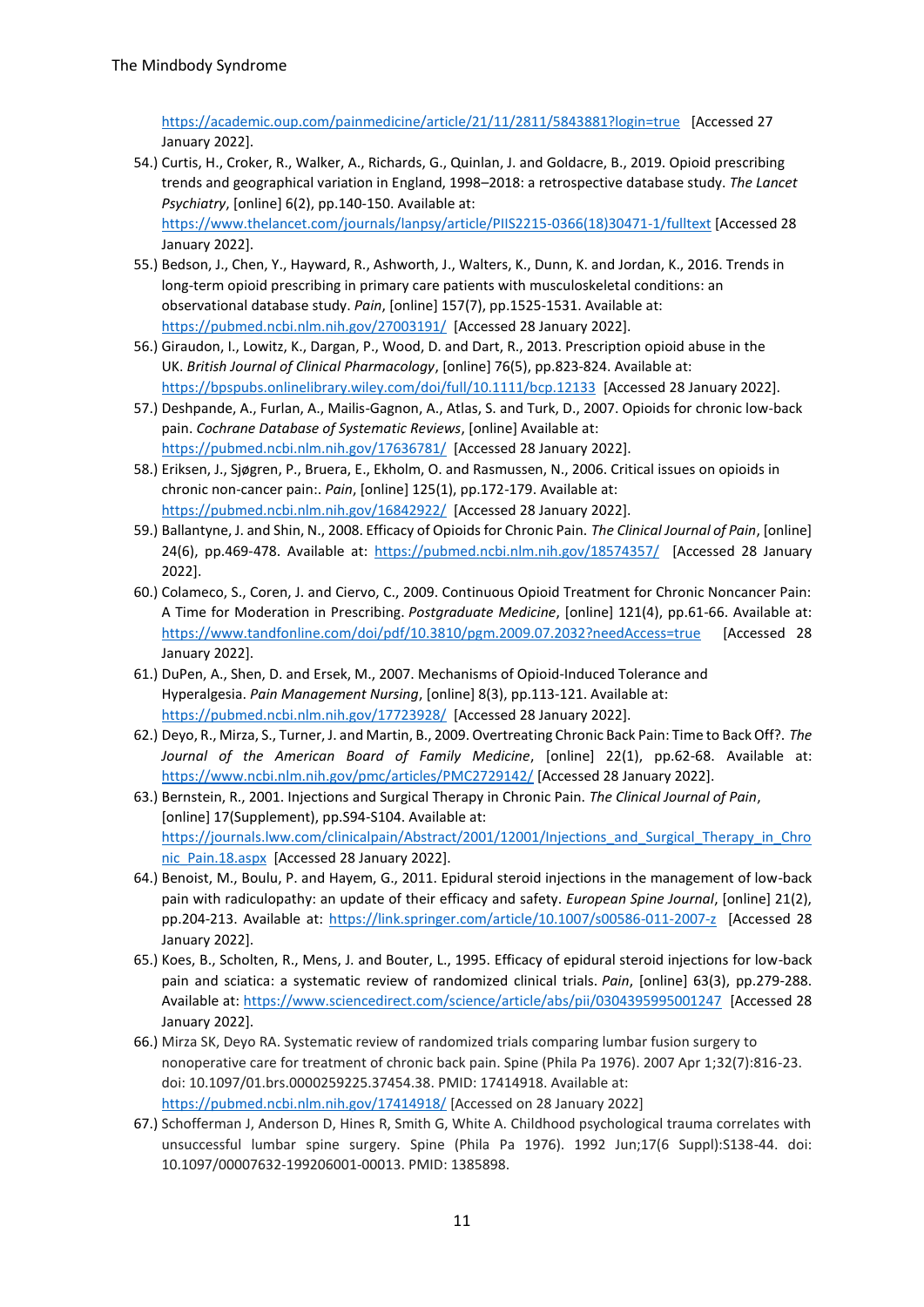- 68.) Tollison CD, Satterthwaite JR. Multiple spine surgical failures. The value of adjunctive psychological assessment. Orthop Rev. 1990 Dec;19(12):1073-7. PMID: 2149178. Available at: <https://pubmed.ncbi.nlm.nih.gov/2149178/> [Accessed 28 January 2022].
- 69.) Hann KEJ, McCracken LM. A systematic review of randomized controlled trials of Acceptance and Commitment Therapy for adults with chronic pain: Outcome domains, design quality, and efficacy. *J Contextual Behav Sci* 2014;3:217–27
- 70.) Hoffman, B., Papas, R., Chatkoff, D. and Kerns, R., 2007. Meta-analysis of psychological interventions for chronic low back pain. *Health Psychology*, [online] 26(1), pp.1-9. Available at: <https://pubmed.ncbi.nlm.nih.gov/17209691/>[Accessed 28 January 2022].
- 71.) Lauche, R., Cramer, H., Dobos, G., Langhorst, J. and Schmidt, S., 2013. A systematic review and metaanalysis of mindfulness-based stress reduction for the fibromyalgia syndrome. *Journal of Psychosomatic Research*, [online] 75(6), pp.500-510. Available at: <https://pubmed.ncbi.nlm.nih.gov/24290038/> [Accessed 28 January 2022].
- 72.) Williams, A., Eccleston, C. and Morley, S., 2012. Psychological therapies for the management of chronic pain (excluding headache) in adults. *Cochrane Database of Systematic Reviews*, [online] 14(11). Available at:<https://pubmed.ncbi.nlm.nih.gov/23152245/>[Accessed 28 January 2022].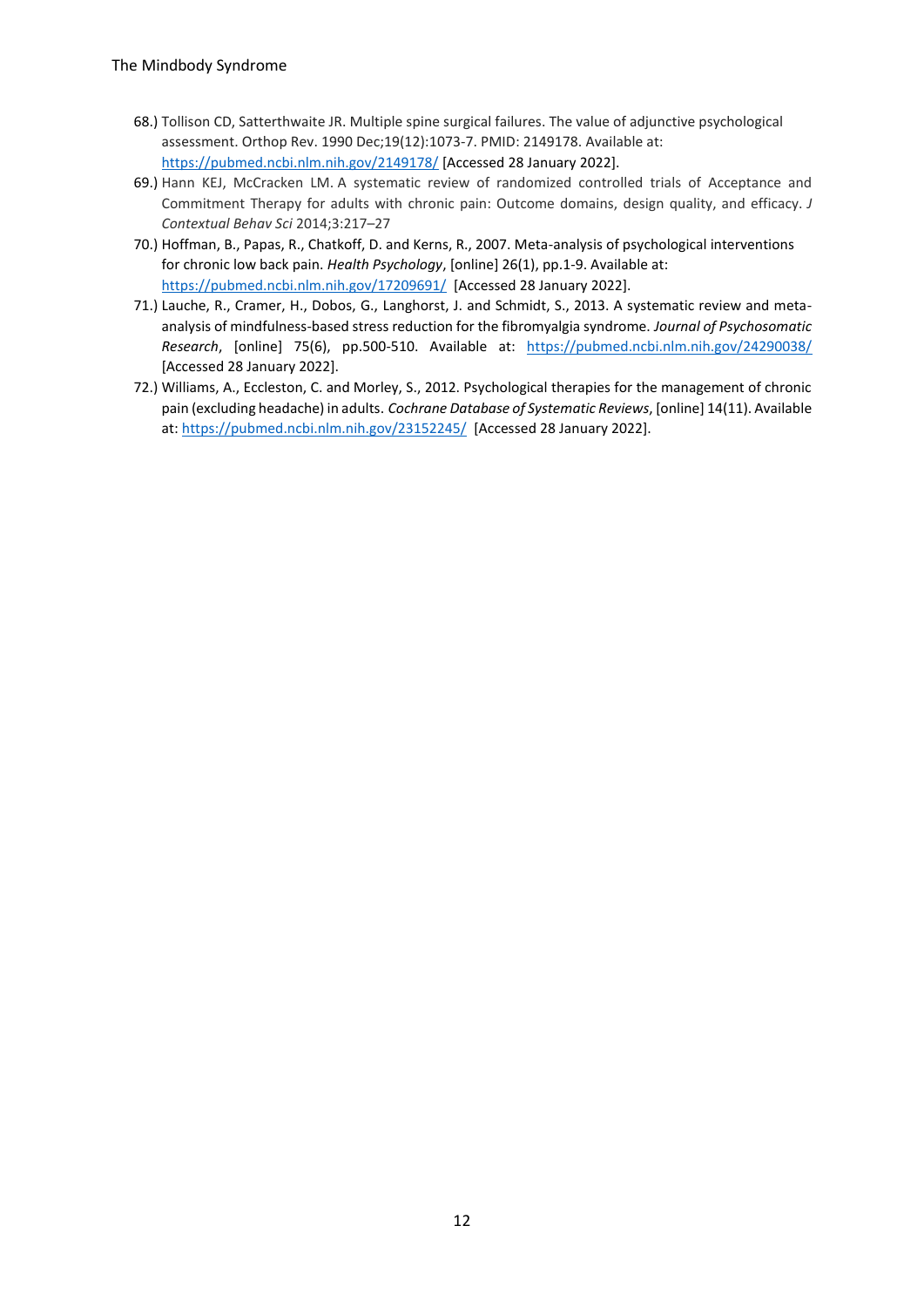# **Appendix**



*Figure 1: Biopsychosocial model of pain and consequences on quality of life. [6]*



*Figure 2: The Pathophysiology of MMS. [10]*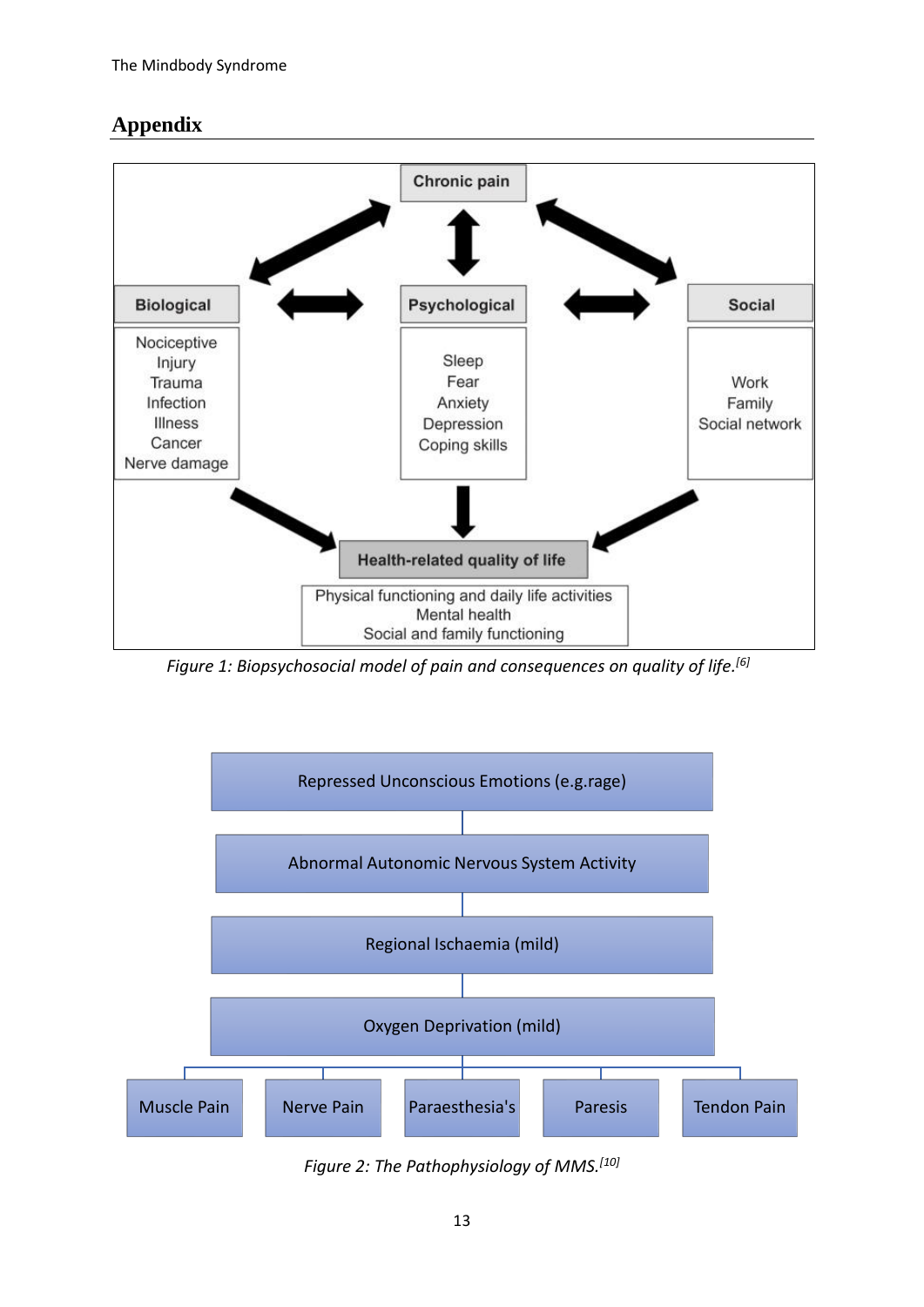|     |                                                                                                                                                        | <b>TMS QUESTIONNAIRE</b>                                                                                                                                                                                                                                                                                                 | Your name                                 |               |  |  |
|-----|--------------------------------------------------------------------------------------------------------------------------------------------------------|--------------------------------------------------------------------------------------------------------------------------------------------------------------------------------------------------------------------------------------------------------------------------------------------------------------------------|-------------------------------------------|---------------|--|--|
|     |                                                                                                                                                        | @ 2000-2021 David Schechter, MD                                                                                                                                                                                                                                                                                          | Date                                      |               |  |  |
|     |                                                                                                                                                        | This questionnaire has been designed to help you evaluate the likelihood of your having TMS. It cannot replace a<br>detailed medical history, examination, and review of x-rays and MRI scans. Only a medical doctor with expertise in<br>this condition should make the diagnosis of TMS during an office consultation. |                                           |               |  |  |
|     |                                                                                                                                                        | Please circle your responses and total your points below:                                                                                                                                                                                                                                                                |                                           | Points        |  |  |
|     |                                                                                                                                                        | 1. Have you noticed a relationship between your pain and your emotional state/stress                                                                                                                                                                                                                                     |                                           |               |  |  |
|     |                                                                                                                                                        | level just prior to the onset of pain?                                                                                                                                                                                                                                                                                   |                                           |               |  |  |
|     |                                                                                                                                                        |                                                                                                                                                                                                                                                                                                                          | Definitely                                | 2             |  |  |
|     |                                                                                                                                                        |                                                                                                                                                                                                                                                                                                                          | At times                                  | 1             |  |  |
|     |                                                                                                                                                        |                                                                                                                                                                                                                                                                                                                          | Not really                                | 0             |  |  |
| 2.  |                                                                                                                                                        | Would you describe yourself in general as: very hard on yourself, highly responsible<br>for others, very thorough, orderly or perfectionistic?                                                                                                                                                                           |                                           |               |  |  |
|     |                                                                                                                                                        |                                                                                                                                                                                                                                                                                                                          | Definitely                                |               |  |  |
|     |                                                                                                                                                        |                                                                                                                                                                                                                                                                                                                          | Tve noticed some of these characteristics | $\frac{2}{1}$ |  |  |
|     |                                                                                                                                                        |                                                                                                                                                                                                                                                                                                                          | Not really                                | $\bf{0}$      |  |  |
| 3.  |                                                                                                                                                        | Have you suffered from other tension-related illnesses such as:<br>· hives, eczema, rashes brought on by tension<br>· spastic colon, irritable bowel, gastritis, reflux/heartburn<br>* tension or migraine headaches<br>· unexplained prostate trouble or pelvic pain                                                    |                                           |               |  |  |
|     |                                                                                                                                                        | . TMJ, teeth grinding, plantar warts Definitely, two or more categories                                                                                                                                                                                                                                                  |                                           |               |  |  |
|     |                                                                                                                                                        |                                                                                                                                                                                                                                                                                                                          | Yes, at least one                         | 1             |  |  |
|     |                                                                                                                                                        |                                                                                                                                                                                                                                                                                                                          | No                                        | $\Omega$      |  |  |
| 4.  | is degenerative changes"?                                                                                                                              | Have you been told regarding the cause of your pain that "there's nothing that can<br>be done surgically," "there's nothing wrong", "it's a soft issue problem" or "the cause                                                                                                                                            | Yes                                       | 1             |  |  |
|     |                                                                                                                                                        |                                                                                                                                                                                                                                                                                                                          | No                                        | O             |  |  |
| 5.  | Do you spend a fair amount of time during the day thinking and worrying about<br>your pain, researching an answer, obsessing about its cause? Yes<br>1 |                                                                                                                                                                                                                                                                                                                          |                                           |               |  |  |
|     |                                                                                                                                                        |                                                                                                                                                                                                                                                                                                                          | No                                        | 0             |  |  |
| 6.  |                                                                                                                                                        | Have you tried several different treatments or approaches for your pain and<br>received only temporary or limited relief from each of them?                                                                                                                                                                              |                                           |               |  |  |
|     |                                                                                                                                                        |                                                                                                                                                                                                                                                                                                                          | Yes                                       | 1             |  |  |
|     |                                                                                                                                                        |                                                                                                                                                                                                                                                                                                                          | No                                        | $\Omega$      |  |  |
| 7.  |                                                                                                                                                        | Do you find that massage helps your pain significantly or that you are quite<br>sensitive to massage in several parts of your back or neck?                                                                                                                                                                              |                                           |               |  |  |
|     |                                                                                                                                                        |                                                                                                                                                                                                                                                                                                                          | Yes                                       | 1             |  |  |
|     | Key to total points:                                                                                                                                   |                                                                                                                                                                                                                                                                                                                          |                                           |               |  |  |
|     | Highly probable for TMS                                                                                                                                | 7-10 points                                                                                                                                                                                                                                                                                                              | $N_{O}$                                   | $\theta$      |  |  |
|     | Possibly TMS<br>Probably not TMS                                                                                                                       | 4-6 points<br>0-3 points                                                                                                                                                                                                                                                                                                 |                                           |               |  |  |
|     |                                                                                                                                                        |                                                                                                                                                                                                                                                                                                                          | <b>Total Points:</b>                      |               |  |  |
|     | Additional Questions (don't score these):                                                                                                              |                                                                                                                                                                                                                                                                                                                          |                                           |               |  |  |
| 8.  | <b>yes</b>                                                                                                                                             | Does the pain ever move to another location in your body or jump around?                                                                                                                                                                                                                                                 |                                           |               |  |  |
| 9.  | Have you noticed the pain improve when you have another tension-related illness?<br>yes.<br>no                                                         |                                                                                                                                                                                                                                                                                                                          |                                           |               |  |  |
| 10. | $  yes$                                                                                                                                                | Has the pain significantly changed or gone away while on vacation, away from home, or while distracted?<br>no                                                                                                                                                                                                            |                                           |               |  |  |

*Figure 3: TMS patient questionnaire (updated).[50][18]*